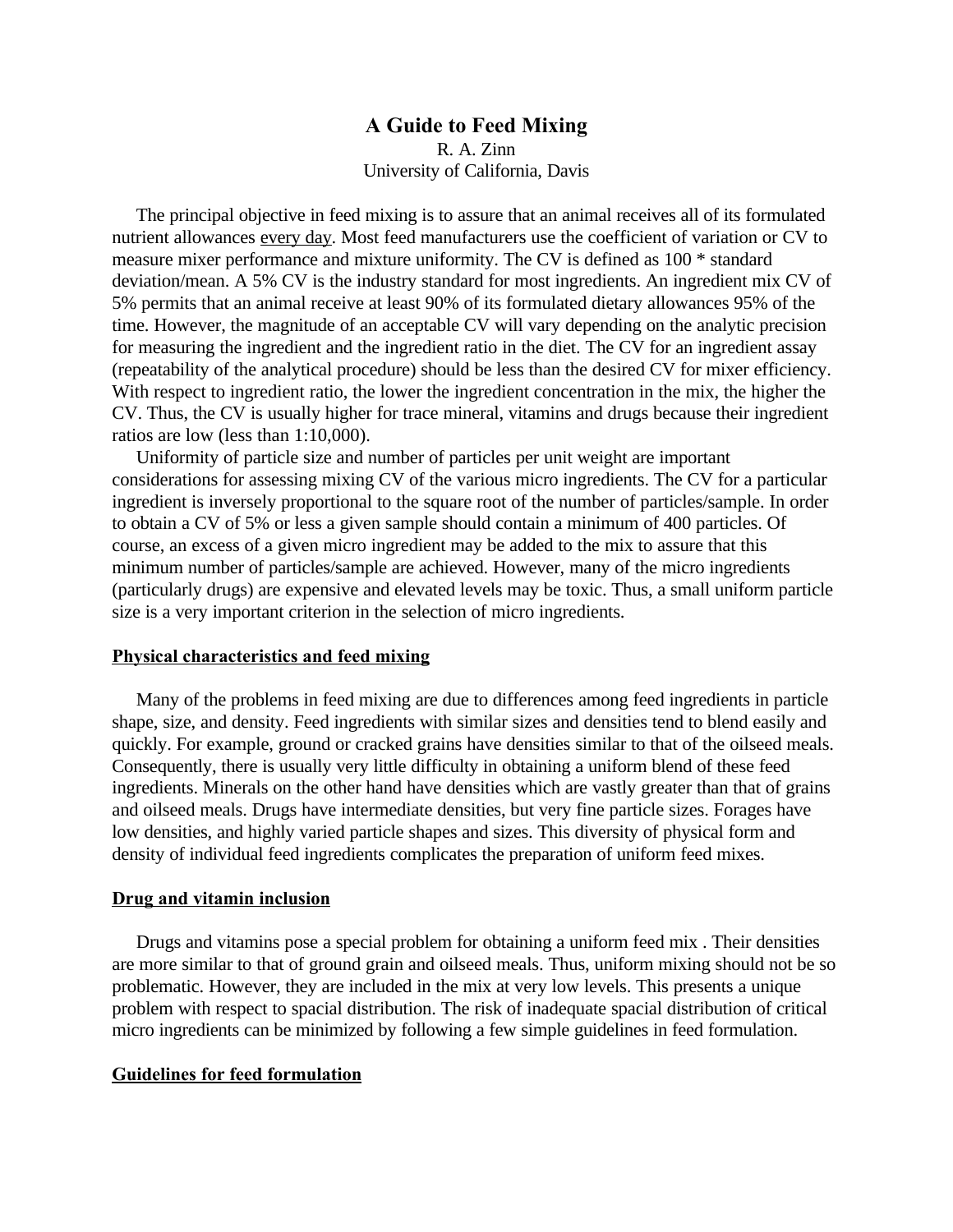**1) Premix** Premix micro ingredients such as drugs, vitamins, and trace minerals with a suitable diluent prior to their inclusion in a supplement. Diluents serve to dilute the micro ingredient and thereby facilitate the rate of mixing. Examples of suitable diluents include the macro minerals typically incorporated in a feed mix (ie. salt, limestone, dicalcium phosphate, magnesium oxide). Diluents should be dry in order to permit a more uniform dispersion of individual micro ingredient particles. Moisture must be avoided as it may cause entrainment and clumping (hygroscopic compounds such as urea are not suitable diluents). The premix (micro ingredients plus diluent) should represent 3%, by weight, of the supplement. Premixing may be done by hand in a large container. However, it can be preformed more easily and efficiently by means of a small portable cylinder mixer (cement mixer). Protective clothing, gloves and dust mask should be worn when handling micro ingredients.

**2) Supplement** Prepare a supplement. This supplement will contain the premix, a suitable carrier, and the remaining minor dry ingredients in the diet including minerals, urea, and supplemental protein sources. Carriers are feed ingredients which combine with the micro ingredients in the premix to alter their physical characteristics. By adsorbing to the carrier, the very fine particles of the micro ingredients are allowed to move more rapidly and uniformly through the mix. This rapid movement of micro ingredients through the mix is important to assure adequate distribution prior to addition of molasses. Carriers should have physical properties comparable to ground grain or oilseed meals. Indeed, both of these may be used as carriers. However, the adsorptive properties of ground grain and oilseed meals are low. This limitation may be overcome by first combining 2% fat to the ground grain or oilseed meal before blending with the premix. The thin film of fat covering the carrier will facilitate adsorption of the micro ingredients in the premix. Excellent carriers for micro ingredients include poultry litter, rice hulls, wheat bran, vermiculite, alfalfa meal, ground corn cobs, and beet pulp. The amount of carrier to include in the supplement will depend on the "space" available in the diet formulation. The supplement should comprise a minimum of 3% by weight of the finished feed. In preparing the supplement, first add the carrier, and then add other major ingredients until they reach the central shaft line, then add the premix and other minor ingredients, and finally add the remaining major ingredients. Mixing volume and mixing time will depend on the specifications of the particular mixer being used. Although some mixers will mix feed very efficiently at low volumes, most do not. Review the literature regarding your mixer and then see that the volume of feed being mixed and mixing times are optimal for the mixer. Be careful not to underfill or overfill the mixer.

**3) Finished feed** Finished feed may be prepared as follows: 1) add the grain portion of the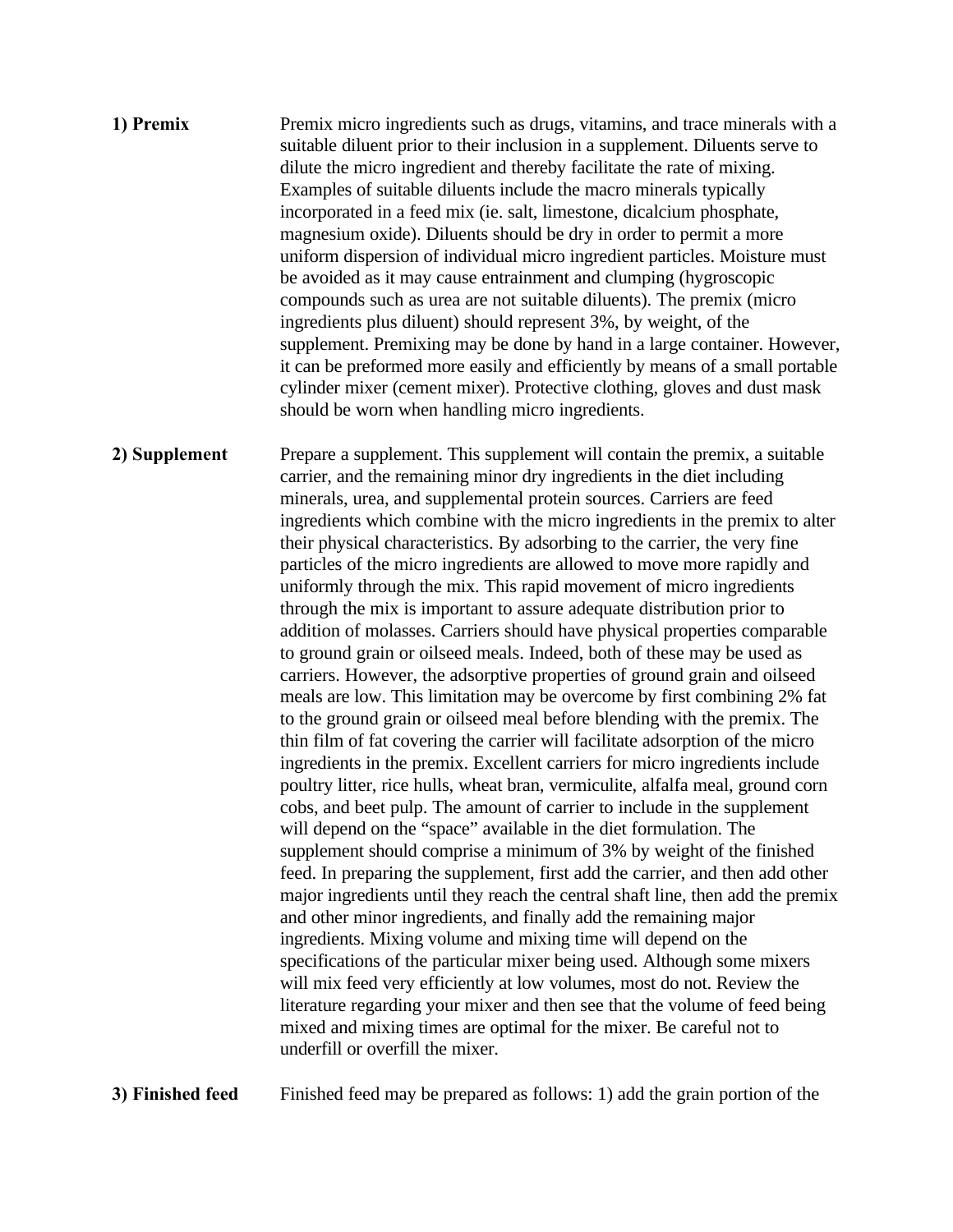diet to the mixer; 2) add the dry supplement (remember that the supplement should comprise a minimum of 3% of the finished feed) to the center of the mixer (if possible, add supplement on the opposite end of the mixer to where the feed is discharged); 3) allow feed to mix for a minimum of 1 minute; 4) add forage component of the diet; 5) add fat component of the diet; 6) add molasses or liquid component of the diet; 7) allow to mix for the time specified for the mixer (usually not less than 8 minutes). **Note:** As previously explained, the reason that the supplement is added to the grain portion of the diet prior to the addition of forage is because the grain and supplement have similar particle size and densities. Accordingly, the supplement will distribute itself quickly through the grain. This increased dilution of the supplement prior to the addition of forage and liquid feeds will enhance the spacial distribution of micro ingredients in the complete feed while shortening mixing time.

**4) Adding molasses** Molasses is a common ingredient in diet formulations. However, it is highly viscous and this presents several problems in feed mixing. Indeed, if added to the diet improperly it can cause marked increases in the CV of the micro ingredients. Molasses should be added to the mixer as the last step in formulation. If the molasses is added to the mixture before the supplement has had a chance to mix with the other major ingredients in the diet it may result in entrainment of sequestering of the micro ingredients. This will increase what is called the "Poisson Error" or the variance associated with decreased spacial distribution of micro ingredient particles. Furthermore, if molasses is added to the mixer before it is adequately filled, it will come in contact with the mixer, itself, adhering to the sides of the mixer and moving parts, thereby decreasing mixer efficiency and, necessitating more frequent cleaning. Whereas the obvious challenge with molasses addition to the mix is the formation of feed balls or clumps, the more real problem in terms of animal performance is the potential increase in CV for micro ingredients if the molasses is not added in the proper order. Black strap molasses (standardized at  $80^{\circ}$  Brix) is particularly viscous. The efficiency of mixing black strap molasses with other dietary ingredients will be enhanced if it is first diluted with water (ie. dilute to  $70^{\circ}$  Brix). The viscosity of molasses is markedly reduced by heating. For example, raising the temperature of molasses from 23 $^{\circ}$  C to 27 $^{\circ}$  C (an increase of only 4%) will reduce the viscosity of molasses 50%. Molasses should not be heated to temperatures in excess of  $43^{\circ}$  C, except for very short periods of time, as this may cause carmelization.

# **Avoiding mixer problems**

 Ribbon and auger mixers operate most efficiently if they are filled to 70 to 90% of capacity. With paddle mixers, satisfactory mixing may be obtained at much lower levels of loading (25% of capacity). However the application of fat and/or molasses to mixers that are not adequately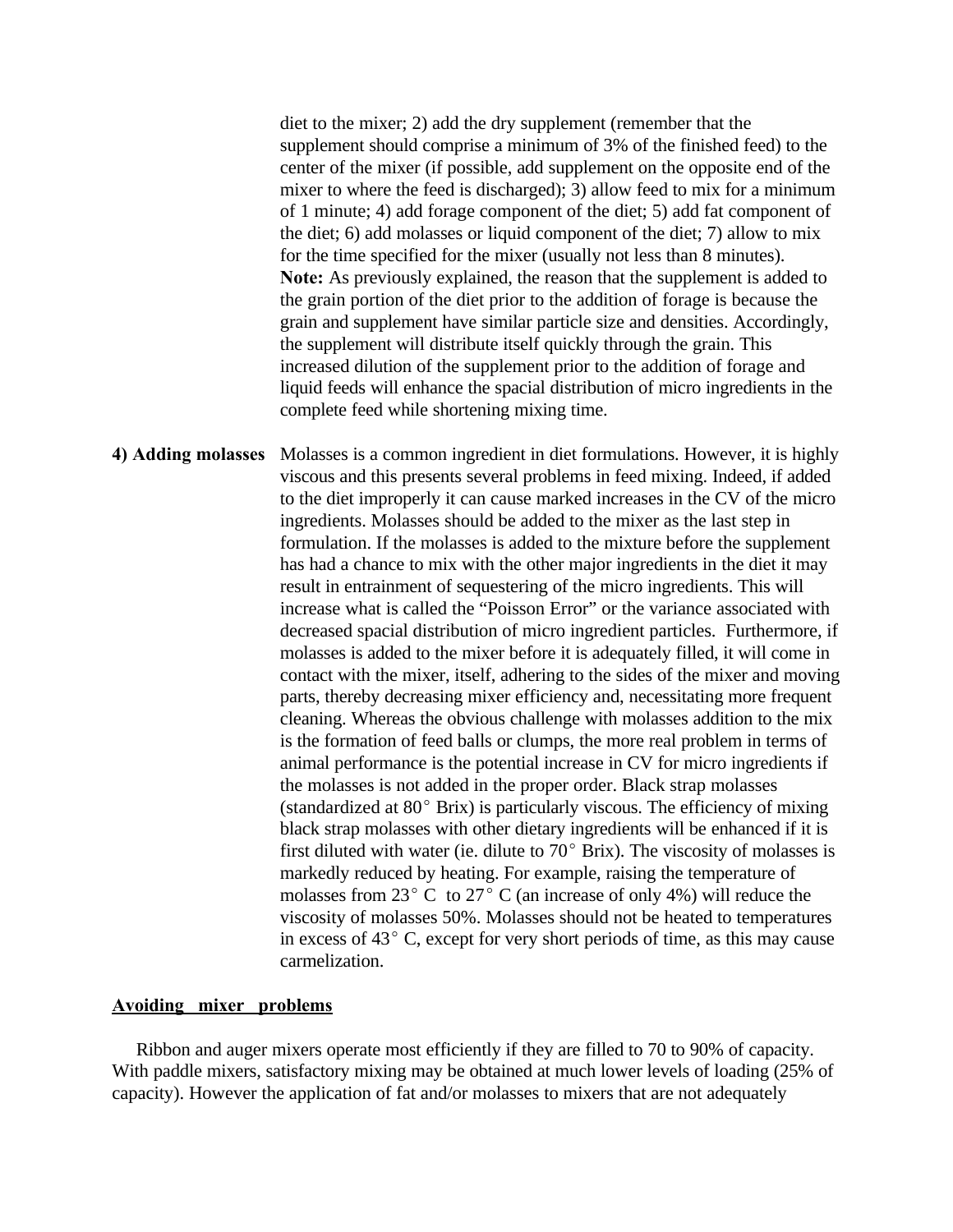loaded may cause coating of the sides of the mixer and mixer bars, resulting in decreased mixer efficiency and contamination. The mixer should not be overloaded. Overloading the mixer will cause some of the feed to float above the mix and not blend properly. With paddle and ribbon mixers the mixer bars should rise at least 12 cm above the level of the mix.

 Improper mixing can also occur if the tolerances between the mixer bars and the sides of the mixer are not set properly. Mixers are factory-set with an agitator clearance of .3 to .9 cm. If that clearance increases to 1.3 cm, mixer efficiency will be impaired. Mixers should be visually inspected periodically. Establish a set schedule for inspecting the mixer. Worn paddles and ribbons should be replaced.

 Do not deviate from proper mixing times. If possible have mixing time controlled by a timer. Mixing time increases with the level of liquid feed added to the mix. This is because the mix becomes more viscous, slowing down the flow of ingredients through the mix. This problem accentuates when the level of molasses added to the mix exceeds the absorptive capacity of the mix. Thus, the level of molasses employed in a diet formulation should be considered not only with respect to relative cost of the molasses, but also with respect to practical mixing time and the acceptable CV for the limiting micro ingredient in the mix.

### **Sampling**

 The sample should be representative of the feed being delivered. Care should be taken to assure that the feed is disturbed as little as possible during sampling. After feed is delivered to the feed bunk or to holding bins some settling of ingredients may occur, making representative sampling more difficult. For this reason, it is best if the sample can be obtained directly as the feed is being delivered from the mixer. Remember that a key factor in obtaining a sample is that the feed is disturbed as little as possible. Scoops or containers used for collecting samples should be of the size and volume to uniformly collect only the amount desired. The sample should be stored in air-tight sealed containers.

 Keep in mind that if feed is to be sampled from sacks, bins or feed bunks the sampling variation is increased (that is, it will be more difficult to obtain a representative sample). This increase in sampling variation is due to feed ingredient segregation. The use of a sampling probe may help to reduce some of this variation.

### **Sample size**

 Because the principal objective in feed mixing is to assure that an animal receive all of its formulated nutrient allowances every day, the sample size should reflect the expected average daily intake of the animals consuming the finished feed. Accordingly, the sample of finished feed should be approximately 10 kg, representing a composites of 10 1-kg samples taken at random as the feed is delivered from the mixer. The sample of the supplement should be approximately 500 g, representing a composite of 10 50-gram samples of the supplement taken at random as it is delivered from the mixer.

## **Measuring mix efficiency**

Due to costs involved, assays for mixing efficiency should be based on nutrients or drugs